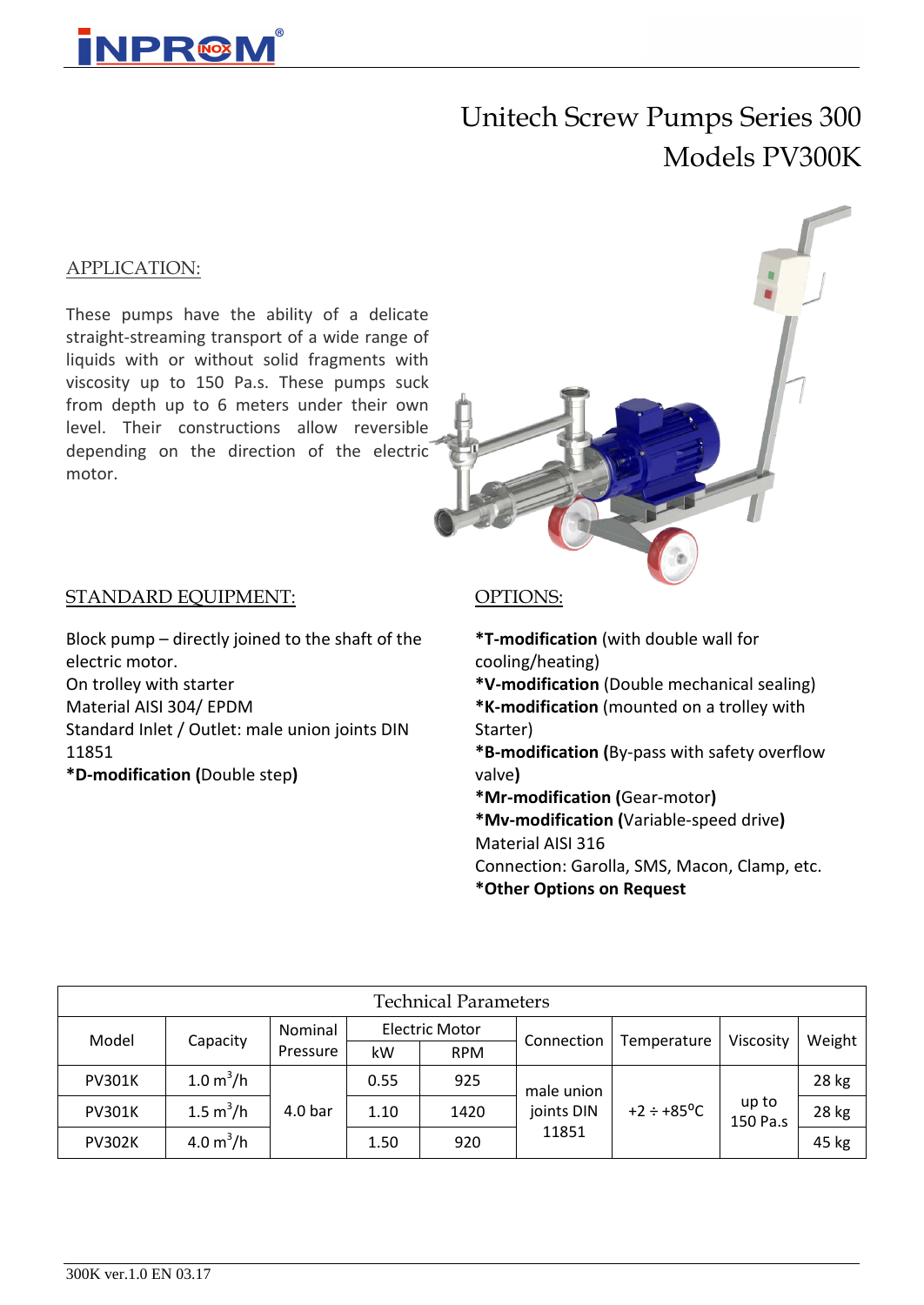



## Characteristic Curves of the Unitech Screw Pumps Series 300 Models PV300

300K ver.1.0 EN 03.17